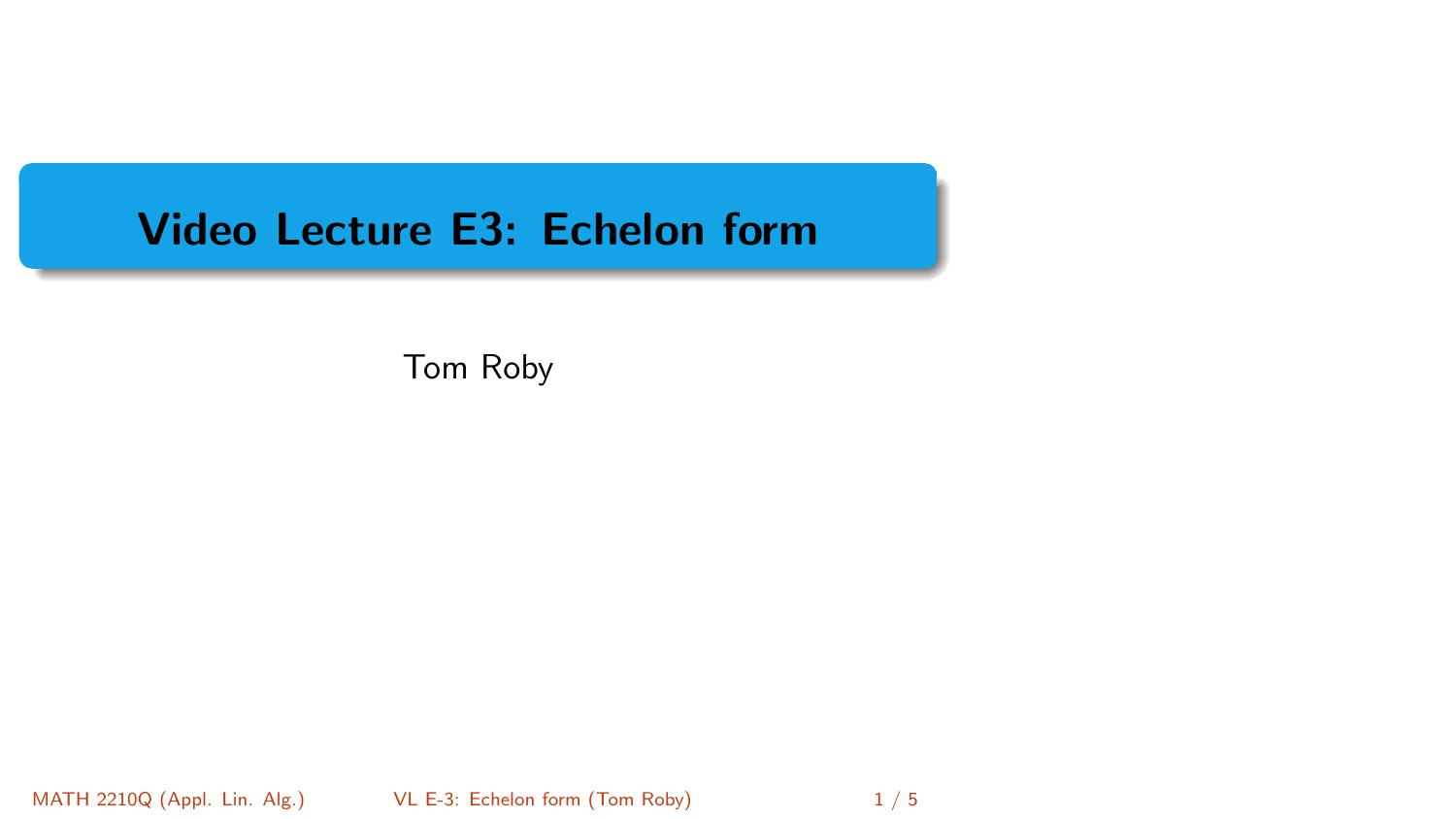# Outline & Objectives

• Systematically compute solutions to linear equations by reducing the corresponding matrices to an echelon form.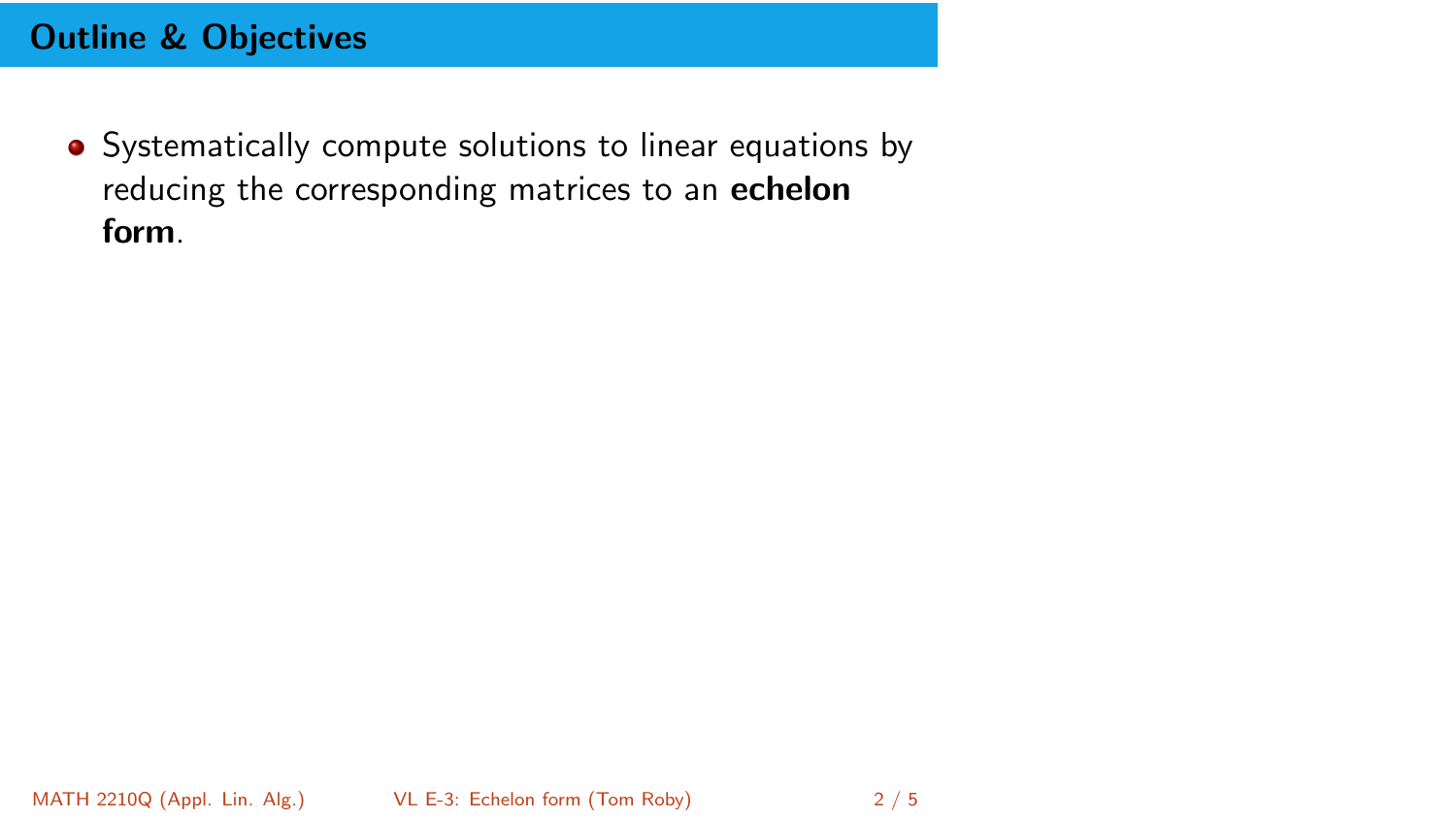# Outline & Objectives

• Systematically compute solutions to linear equations by reducing the corresponding matrices to an **echelon** form.

#### **RECALL:** The three *elementary row operations* are

- **1** Replacement: Add a multiple of one row to another row;
- **2** Interchange: Interchange two rows; and
- Scaling: Multiply one row by a nonzero constant.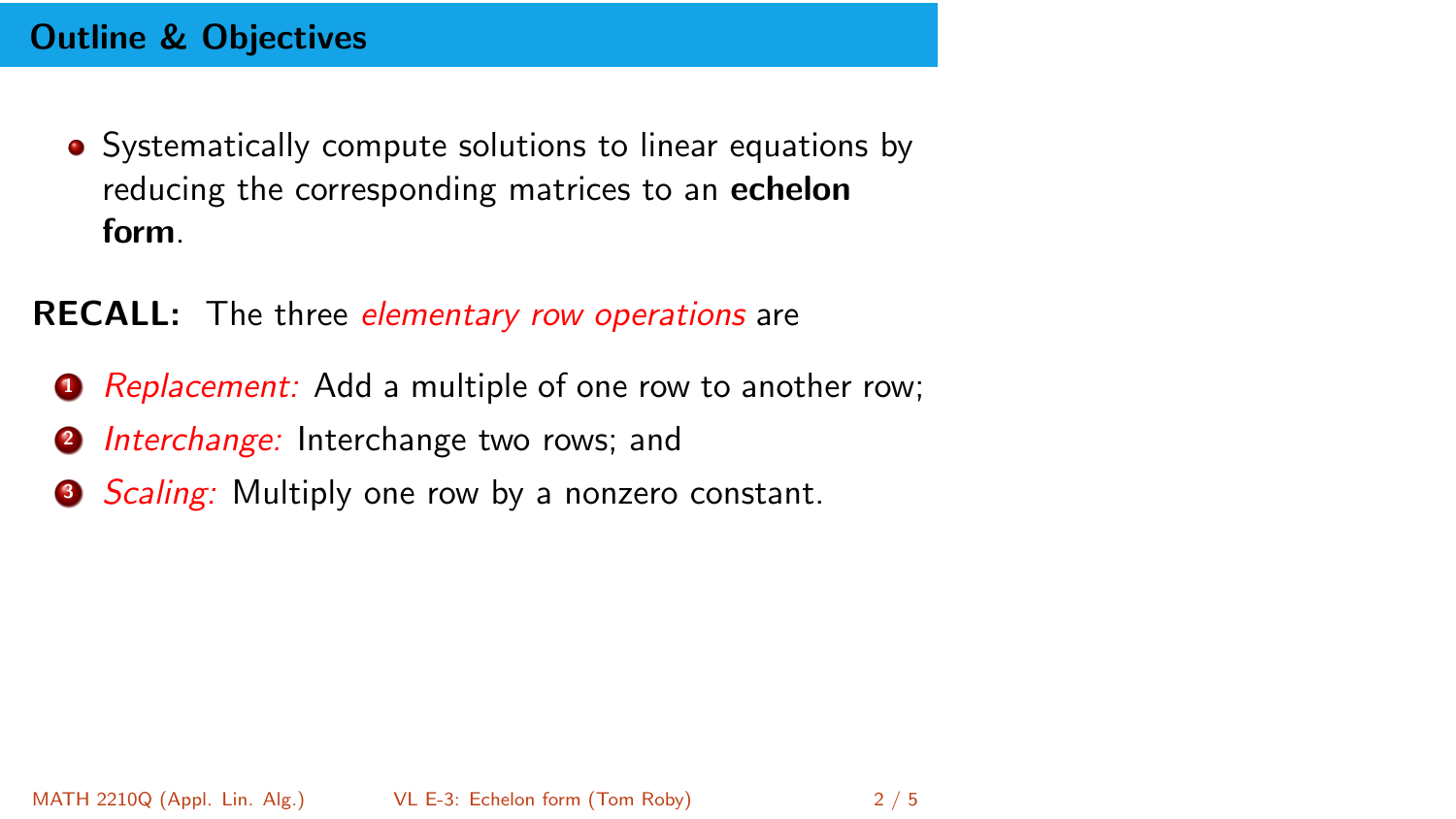## Review of example from Video Lecture E2

$$
\begin{cases}\ny+2z = 3 \\
2x - 6z = -8 \rightarrow \begin{bmatrix} 0 & 1 & 2 & 3 \\ 2 & 0 & -6 & -8 \\ 3 & 6 & -2 & -4 \end{bmatrix} \rightarrow \begin{bmatrix} 2 & 0 & -6 & -8 \\ 0 & 1 & 2 & 3 \\ 3 & 6 & -2 & -4 \end{bmatrix} \rightarrow \begin{bmatrix} 1 & 0 & -3 & -4 \\ 0 & 1 & 2 & 3 \\ 3 & 6 & -2 & -4 \end{bmatrix} \\
\rightarrow \begin{bmatrix} 1 & 0 & -3 & -4 \\ 0 & 1 & 2 & 3 \\ 0 & 6 & 7 & 8 \end{bmatrix} \rightarrow \begin{bmatrix} 1 & 0 & -3 & -4 \\ 0 & 1 & 2 & 3 \\ 0 & 6 & 7 & 8 \end{bmatrix} \rightarrow \begin{bmatrix} 1 & 0 & -3 & -4 \\ 0 & 1 & 2 & 3 \\ 0 & 6 & 7 & 8 \end{bmatrix} \rightarrow \begin{bmatrix} 1 & 0 & 0 & 3 & -4 \\ 0 & 1 & 2 & 3 & 3 \\ 0 & 0 & -5 & -10 & 6 \end{bmatrix}.
$$
 This is now in echelon form  

$$
\rightarrow \begin{bmatrix} 1 & 0 & -3 & -4 \\ 0 & 1 & 2 & 3 \\ 0 & 0 & 1 & 2 \end{bmatrix} \rightarrow \begin{bmatrix} 1 & 0 & 0 & 2 \\ 0 & 1 & 2 & 3 \\ 0 & 0 & 1 & 2 \end{bmatrix} \rightarrow \begin{bmatrix} 1 & 0 & 0 & 2 \\ 0 & 1 & 0 & -1 \\ 0 & 0 & 1 & 2 \end{bmatrix}.
$$
 This is now in reduced echelon form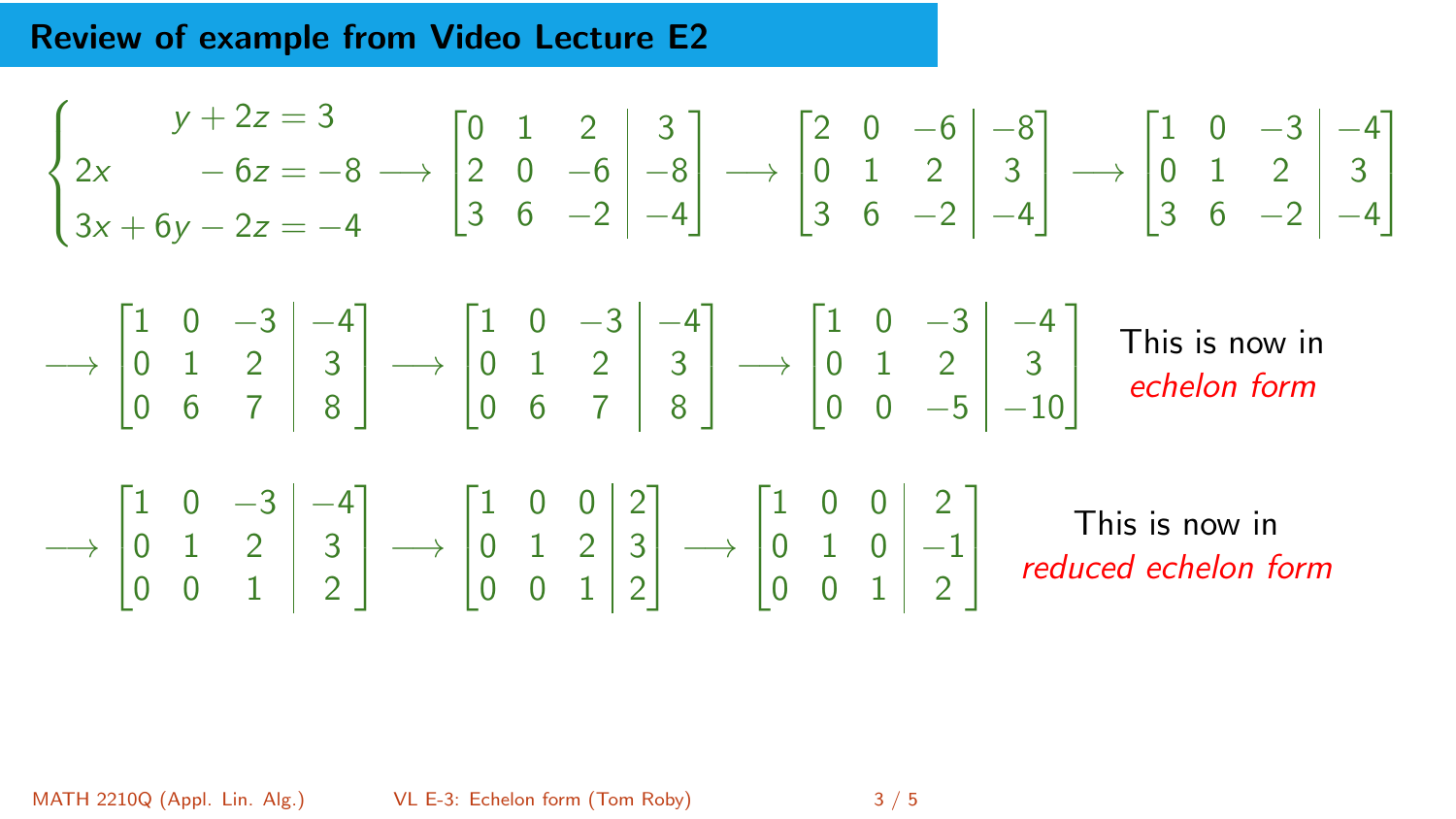#### <span id="page-4-0"></span>**Definition**

- **1** All nonzero rows are above any rows of all zeros.
- **2** Each leading entry of a row is in a column to the right of the leading entry of the row above it.
- **3** All entries in a column below a leading entry are zeros. (Actually redundant)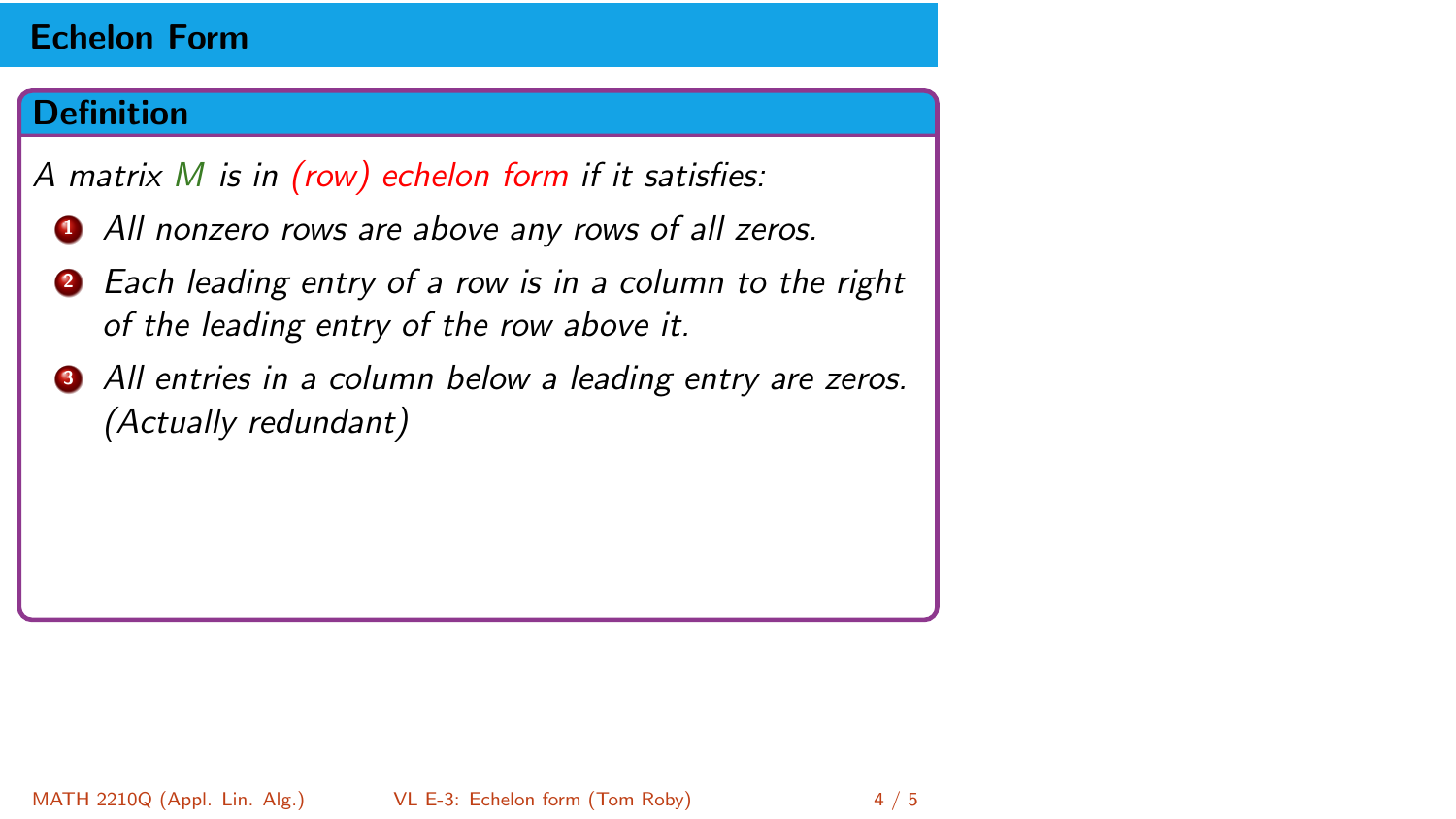## Definition

- **1** All nonzero rows are above any rows of all zeros.
- **2** Each leading entry of a row is in a column to the right of the leading entry of the row above it.
- **3** All entries in a column below a leading entry are zeros. (Actually redundant)
- M is in **reduced** (row) echelon form if it also satisfies:
	- The leading entry in each nonzero row is a 1.
	- Each leading 1 is the only nonzero entry in its column.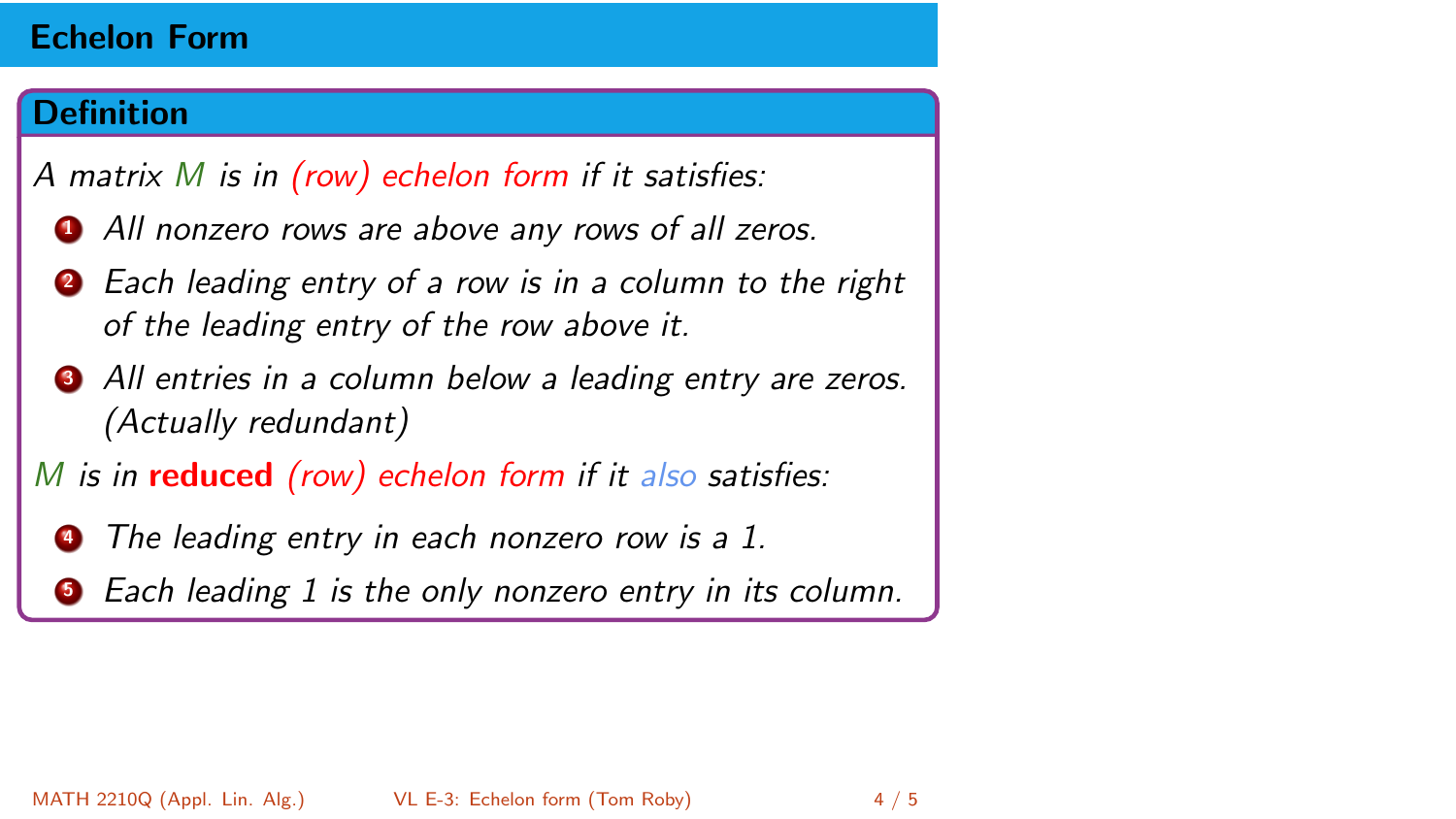## Definition

- **1** All nonzero rows are above any rows of all zeros.
- **2** Each leading entry of a row is in a column to the right of the leading entry of the row above it.
- All entries in a column below a leading entry are zeros. (Actually redundant)
- M is in **reduced** (row) echelon form if it also satisfies:
	- The leading entry in each nonzero row is a 1.
	- Each leading 1 is the only nonzero entry in its column.

| $\begin{bmatrix} 0 & 1 & * & * & * & * & * \end{bmatrix}$ $\begin{bmatrix} 0 & 1 & * & 0 & * & * & 0 & * \end{bmatrix}$ |  |  |  |  |  |  |  |                                                                                                                 |  |  |  |  |     |  |  |
|-------------------------------------------------------------------------------------------------------------------------|--|--|--|--|--|--|--|-----------------------------------------------------------------------------------------------------------------|--|--|--|--|-----|--|--|
|                                                                                                                         |  |  |  |  |  |  |  | $\begin{bmatrix} 0 & 0 & 0 & 0 & 0 & 0 & 0 \end{bmatrix}$ $\begin{bmatrix} 0 & 0 & 0 & 0 & 0 & 0 \end{bmatrix}$ |  |  |  |  |     |  |  |
|                                                                                                                         |  |  |  |  |  |  |  |                                                                                                                 |  |  |  |  |     |  |  |
|                                                                                                                         |  |  |  |  |  |  |  |                                                                                                                 |  |  |  |  |     |  |  |
| MATH 2210Q (Appl. Lin. Alg.)<br>VL E-3: Echelon form (Tom Roby)                                                         |  |  |  |  |  |  |  |                                                                                                                 |  |  |  |  | 4/5 |  |  |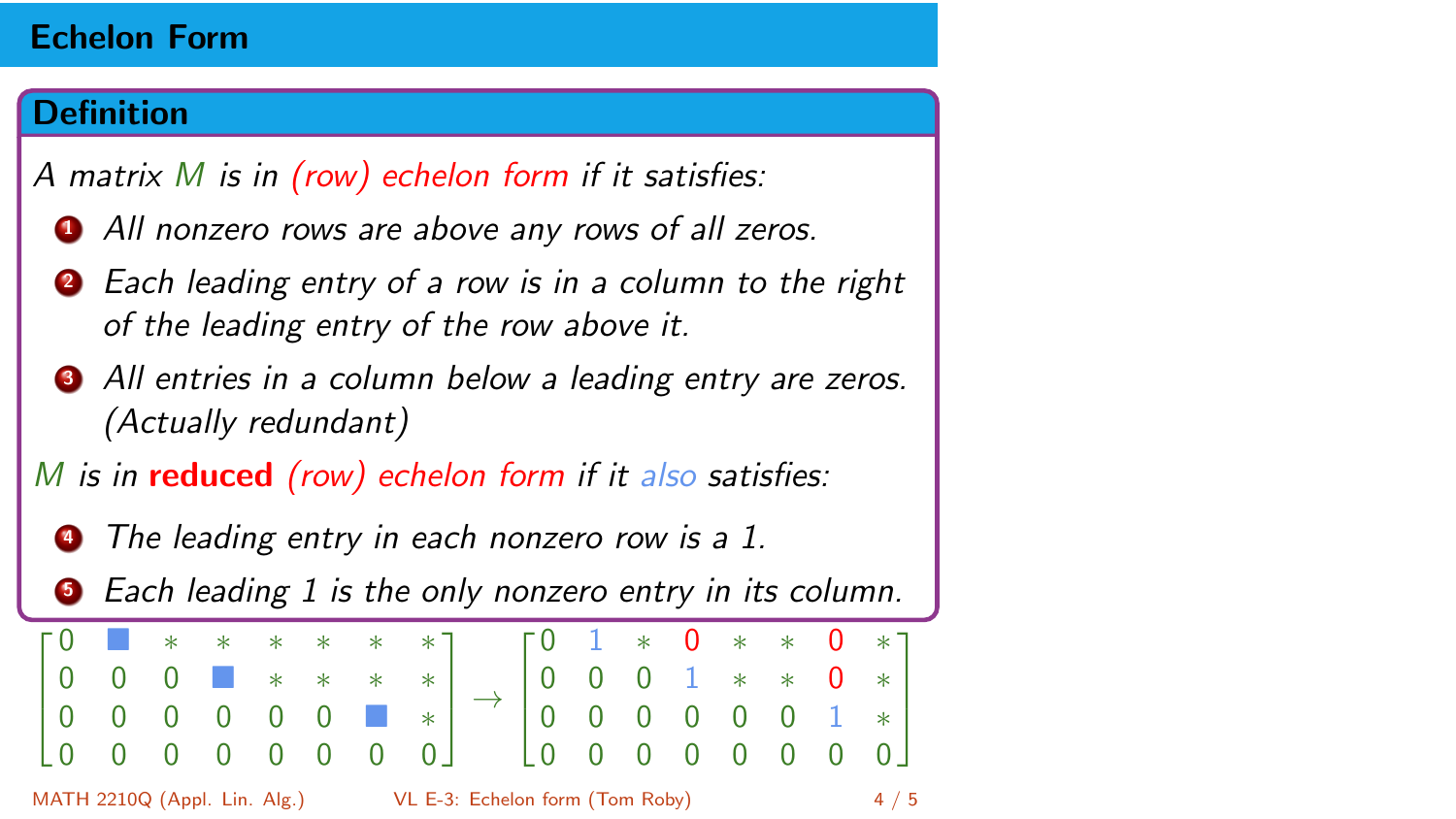## Definition

- **1** All nonzero rows are above any rows of all zeros.
- **2** Each leading entry of a row is in a column to the right of the leading entry of the row above it.
- All entries in a column below a leading entry are zeros. (Actually redundant)
- M is in **reduced** (row) echelon form if it also satisfies:
	- The leading entry in each nonzero row is a 1.
	- Each leading 1 is the only nonzero entry in its column.

$$
\text{EG: } \begin{bmatrix} 1 & 2 & 4 \\ 1 & 0 & 2 \\ 0 & 4 & 0 \end{bmatrix}, \begin{bmatrix} 1 & 2 & 4 \\ 0 & 0 & 0 \\ 0 & 4 & 0 \end{bmatrix}, \begin{bmatrix} 1 & 2 & 4 \\ 0 & 4 & 0 \\ 0 & 0 & 0 \end{bmatrix}, \begin{bmatrix} 1 & 0 & 4 \\ 0 & 1 & 0 \\ 0 & 0 & 0 \end{bmatrix}.
$$